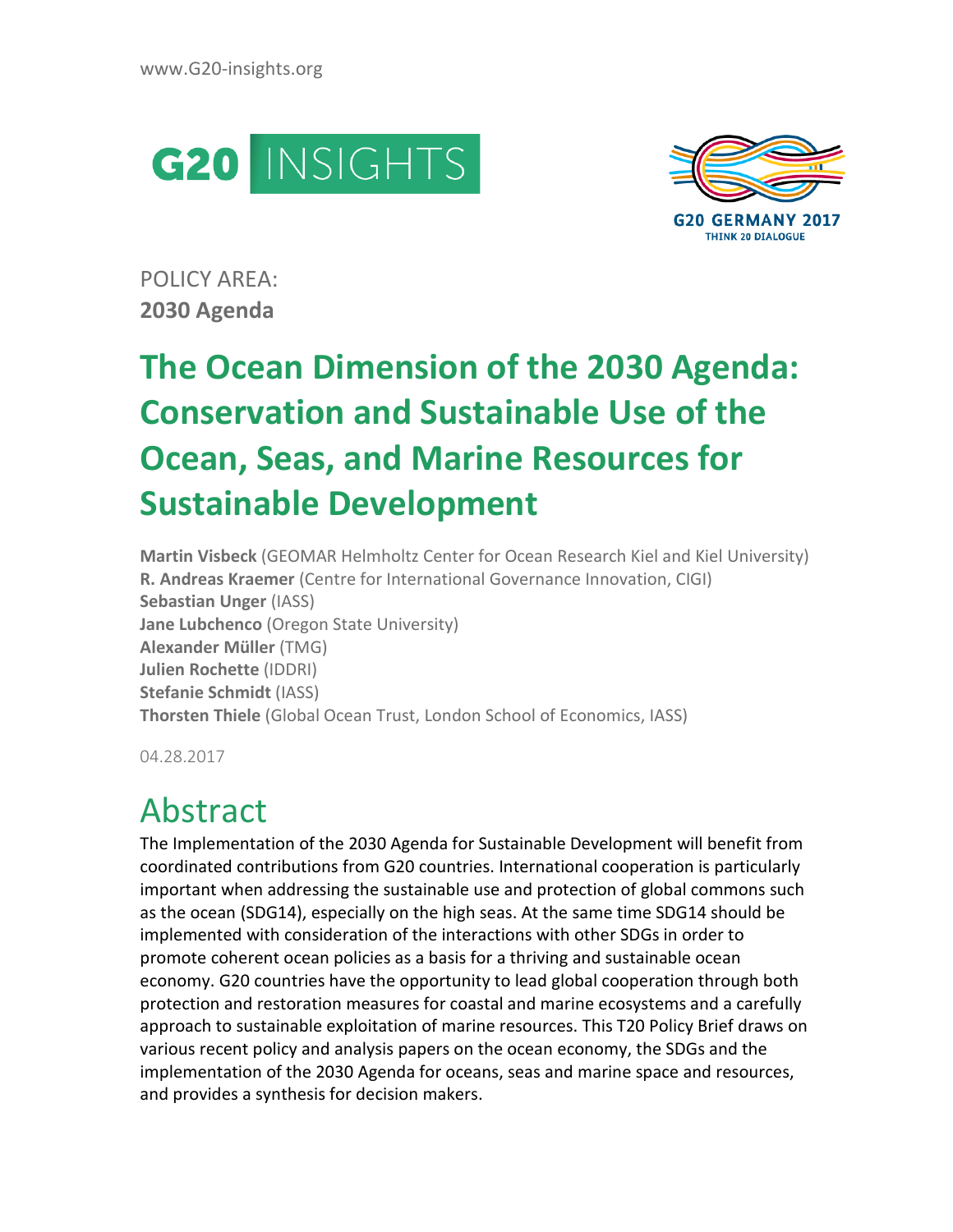## **Challenge**

The 2016 G20 Leaders' Summit endorsed the 'G20 Action Plan on the 2030 Agenda for Sustainable Development' [1, 2]. A main objective of the German G20 presidency is to 'make progress on realising the goals' of this Agenda not only in G20 countries themselves but also through their international cooperation with all nations including developing countries [3, 4]. Furthermore, the Action Plan states that countries will "integrate sustainable development in domestic policies and plans and international development efforts". International organized (Earth) Science can provide foundational knowledge and implementing guidance for the 2030 Agenda [5, 6]. A particular area of concern for global sustainability and in need for more international cooperation is the ocean. The marine systems provide vital services to people and the planet. A decline in ocean health, productivity and resilience due to increasing human pressures by mostly land-based pollution, climate change induced warming and sea-level rise, ocean acidification and over-exploitation of marine resources is a major threat to achieving sufficient nutrition, livelihoods and economic growth for coastal communities, as well as to other ecosystem services such as recreation and coastal protection. Gaps in and a lack of coherence and effectiveness in global ocean governance are a root cause of the decline of ocean health and various maritime sectors, and governance reform guided by the principles of ecosystem-based management and sustainable development is a precondition for growth, innovation and employment in the ocean economy [7, 8, 9, 10]. The recommendations in this policy brief pursue three connected objectives: (i) to support the G20 in its ambition to reform and establish a more effective global Ocean governance process, (ii) to take action and prepare a global and comprehensive thematic review of the ocean, and (iii) to work with all nations to establish a global public registry of ocean commitments.

### Proposal

#### **Proposal 1: To reform and establish a more effective global Ocean governance process**

**\_\_\_\_\_\_\_\_\_\_\_\_\_\_\_\_\_\_\_\_\_\_\_\_\_\_\_\_\_\_\_\_\_\_\_\_\_\_\_\_\_\_\_\_\_\_\_\_\_\_\_\_\_\_\_\_\_\_\_\_\_\_\_\_** 

#### **Become early implementers of sustainable development (2030 Agenda) in the marine context (SDG14).**

The 2030 Agenda has encapsulated a number of sustainable development challenges in SDG14. SDG14 is dedicated to human's interactions with the ocean, seas and marine space and resources. It includes a range of targets in the conservation and sustainable use of the ocean, seas and marine space and resources including coastal zones, but also targets referring to capacity building and ocean governance. The status of the ocean and several of its resources and functions have been deteriorating over the last centuries.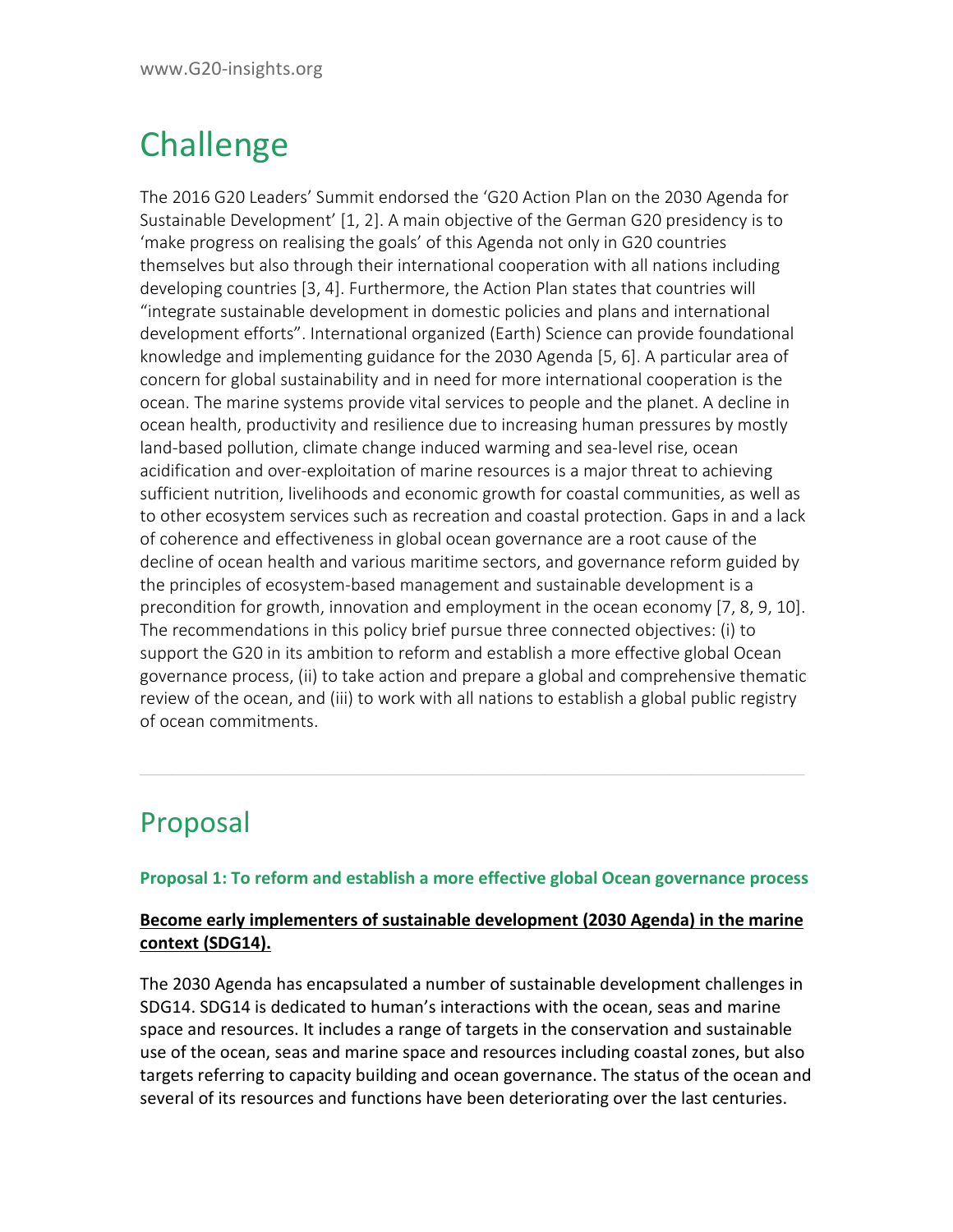Ocean, seas and coastal zones are subject to pollution, overexploitation and climate change impacts such as rising sea temperatures, erosion, sea level rise, ocean acidification and deoxygenation. These pressures and stresses are projected to rise.

In particular, several coastal regimes are considered to be under noticeable stress compromising the services they provide. The benefits of a stand alone ocean goal are multiple [7]. However, the current ocean governance framework is fragmented and therefore needs to be strengthened [11]. In addition, ocean literacy and the scientific capacity is particularly poor in developing countries and enhanced capacity building and awareness raising are needed to support the implementation of SDG14 at all levels. Ocean and coastal monitoring frameworks need to be further developed, harmonised, and strengthened, since they provide the data for key indicators to assess progress in implementation of SDG14 in support of ocean protection and sustainable management of marine resources [12].

#### **Evaluate and respect the interactions between SDG14 and the other dimensions of the 2030 Agenda to maximize policy coherence.**

An efficient and comprehensive implementation of SDG14 will benefit from an in depth understanding of interactions between all sustainable development goals and their respective targets [13]. G20 members implementation strategies should recognize the findings of a recent ICSU study [14] and develop an in depth understanding of goal interactions. Some key interactions with other SDGs of the 2030 Agenda include:

**SDG14-SDG1** Healthy, productive and resilient oceans and coasts are a critical enabler of poverty alleviation, environmentally sustainable economic growth, and human wellbeing, especially in coastal communities. But despite various co-benefits for building resilient communities, achieving SDG14 could limit access to the resources and ecosystem services necessary to alleviate poverty.

**SDG14-SDG2** Oceans are essential for ensuring food security and meeting nutritional needs. However, establishing marine protected areas could limit access to vital marine resources, although fisheries and other natural resource uses generally benefit from sustainable practices and balanced conservation measures. Increased agricultural production could damage ocean health through nutrient run-off and related pollution.

**SDG14-SDG7** The ocean provides a space for renewable offshore energy, especially wind power; it also provides various forms of ocean energy, from wave and tidal power, to ocean currents and gradients in temperature or salinity. Ocean space and resources are thus vital to ensure access to affordable, reliable, sustainable and modern energy for all.

**SDG14-SDG8** Sustainable growth of marine and maritime sectors supports employment and economic growth. But short-term resource exploitation may impact the productivity and resilience of oceans and coasts while trade-offs are possible where management and conservation measures limit economic growth.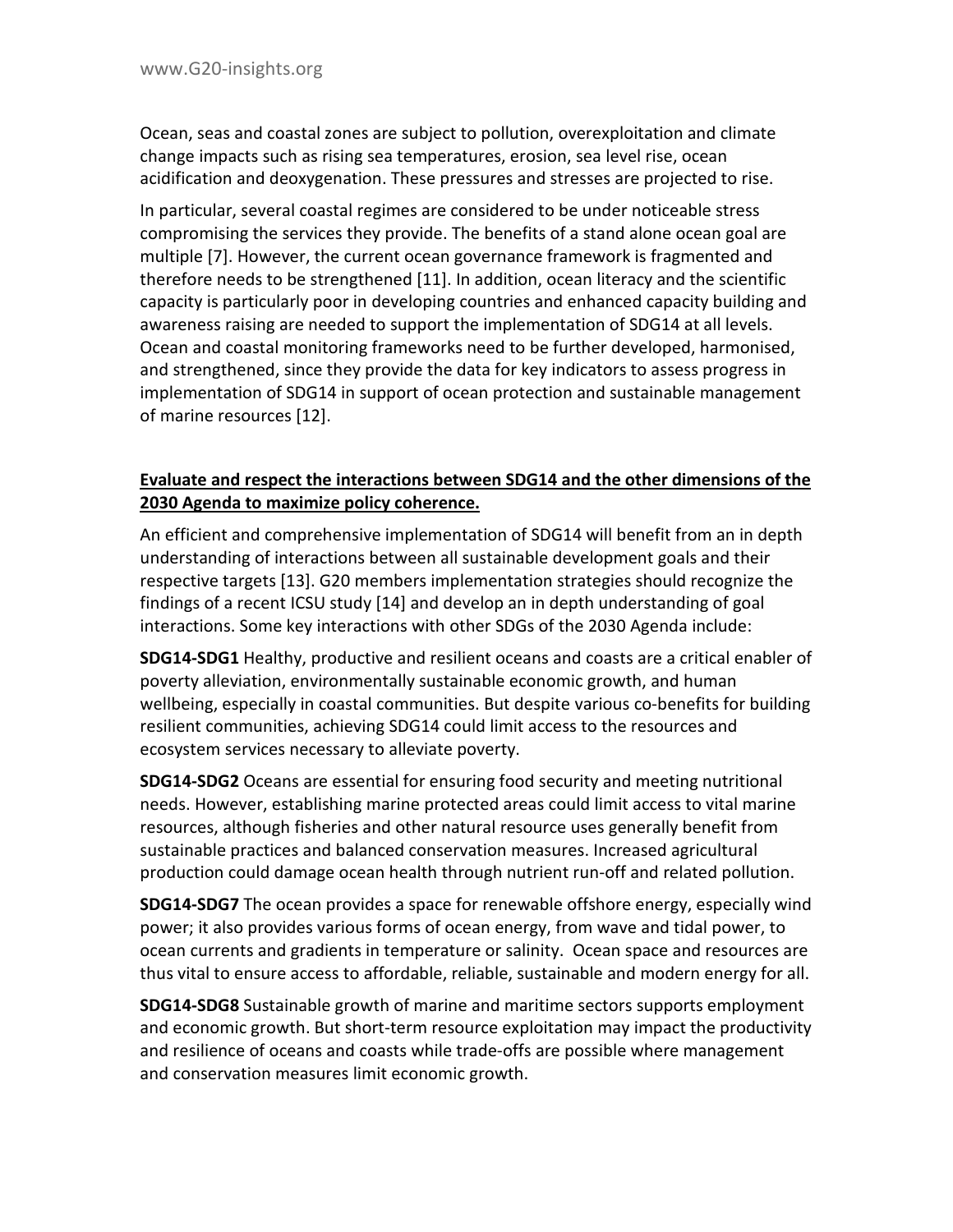**SDG14-SDG10** A sustainable and equitable ocean economy is necessary for reducing inequality within and among countries. Ocean governance and management institutions must provide for a fair distribution of benefits and the reinvestment of a sufficient share of financial benefits in the restoration, protection and sustainable management of ocean space and resources and ocean-dependent communities. This is essential for access for small-scale fishers, which constitute the largest employment category in the ocean economy and are among the bottom 40% of the population by income, and this would benefit developing coastal and island populations, which are also part of the global bottom 40% by income.

**SDG14-SDG11** Coasts are attractive for urban development, often due to opportunities for economic activities and the availability of natural resources, but coastal settlements are a major factor in increasing environmental pressures along the coast-sea-interface. Conflicts may occur where ocean and coastal conservation limit options for housing, infrastructure or transport upgrading, but achieving SDG14 also reinforces sustainable and resilient coastal settlements and urbanisation.

**SDG14-SDG12** Achieving SDG14 and sustainable consumption and production go hand in hand, not only in ocean-based industries and coastal communities. Ending overfishing, sustainably managing marine and coastal ecosystems and reducing marine pollution supports the efficient use of natural resources and reduces food loss while sustainable consumption and production patterns will reduce marine pollution and support sustainable resource extraction practices.

**SDG14-SDG13** Oceans and coastal ecosystems both affect, and are affected by climate change. Thus, achieving SDG14 and SDG13 is highly synergistic, such as through conservation of coastal ecosystems acting as blue carbon sinks. Careful management is needed to ensure that climate adaptation and coastal and marine protection measures do not conflict.

#### **Call for ocean economy dialogues and strategies to ensure that investment and growth in ocean use become sustainable and reach their full potential.**

Achieving SDG14 without compromising the achievement of ocean-related targets under other SDGs means much needed protection and restoration measures for coastal and marine ecosystems must be carefully balanced against the sustainable exploitation of marine resources to ensure 'blue/green growth' and the livelihoods and resilience of coastal communities. Integrated management and planning across geographical scales and administrative silos, particularly at the regional level, will enable coastal states to better safeguard, conserve, and sustainably use ocean resources within their jurisdiction and in areas beyond national jurisdiction [10].

#### **Establish efficient regional partnerships for harmonization and joint implementation of a sustainable oceans agenda.**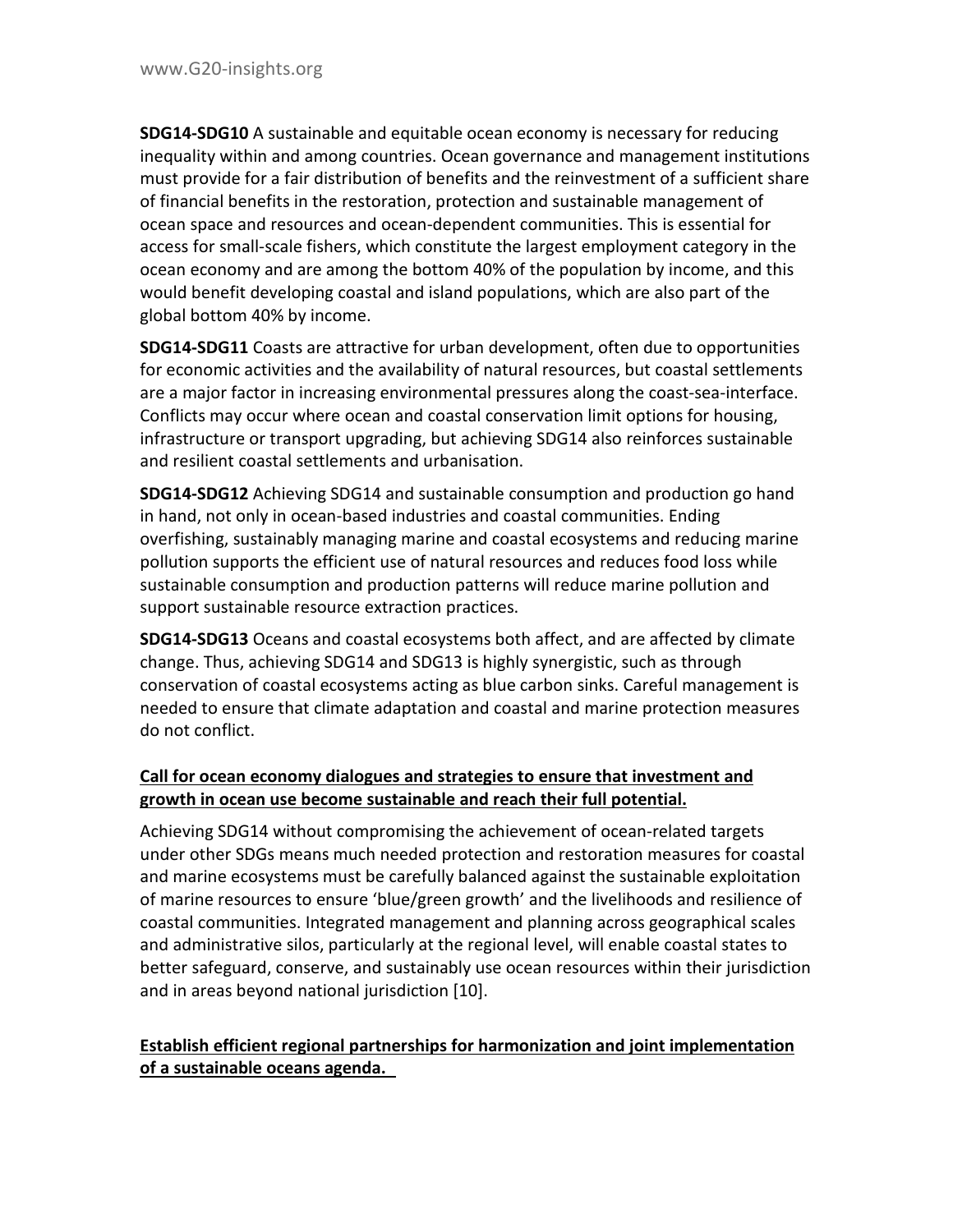Ocean sustainability requires collective action across sectors and scales. In an effort to coordinate policy makers and measures, regional partnerships should be established in support of the 2030 Agenda and bring together States, regional and global organisations and mechanisms, and a broad spectrum of stakeholders, including non-governmental organisations, research centres, and private sector actors, and donors [15]. Concrete measures that could be implemented through partnerships include institutional capacity-building and the development of guidelines and regionally coordinated indicators and reporting processes for ocean sustainability. These should be underpinned by regional and ecosystem specific targets, priorities and strategies to address cross-cutting challenges such as land-based pollution. In many cases, the necessary instruments are readily available. The format of individual partnerships should be aligned with the needs and opportunities specific to regions. The options available include regular high level regional conferences, overarching regional dialogues, and annual meetings of regional and sectoral ocean management organisations [15].

#### **Proposal 2: Mobilize resources to prepare a global and comprehensive thematic review for cean** O

G20 nations should take to lead to facilitate a global thematic review of the oceans should be prepared with a view to maximising the efficiency and effectiveness of States' actions, and to assess trends and progress, and if needed, to adapt implementation [15, 16] . The review should take into account the central and cross-cutting role of SDG14 and its links across the Sustainable Development Goals (see Proposal 1). The 2030 Agenda suggests that overarching "thematic reviews" be conducted to ensure that tradeoffs and synergies are taken into account. Such a holistic review for the ocean would assess the state of the marine environment and coupled economic and social systems, identify priority issues and impacts, evaluate current policies, and weigh options to achieve the Goal for the Oceans (SDG14). By offering insights into interlinkages with other SDGs and shedding light on global and regional trends, the review would also provide an evidential basis for the development of cross-cutting policy measures and propose action with a view to addressing drivers of ocean decline and advancing efforts to achieve other SDGs. The global thematic review for the oceans should apply a nested approach and should be based on regional ocean assessments of the kind already prepared through some regional seas organisations, as well as other available reports on the state of the marine environment and its resources, such as the FAO State of the World Fisheries and Aquaculture report [15].

#### **Proposal 3: Establish a global registry of Ocean Commitments**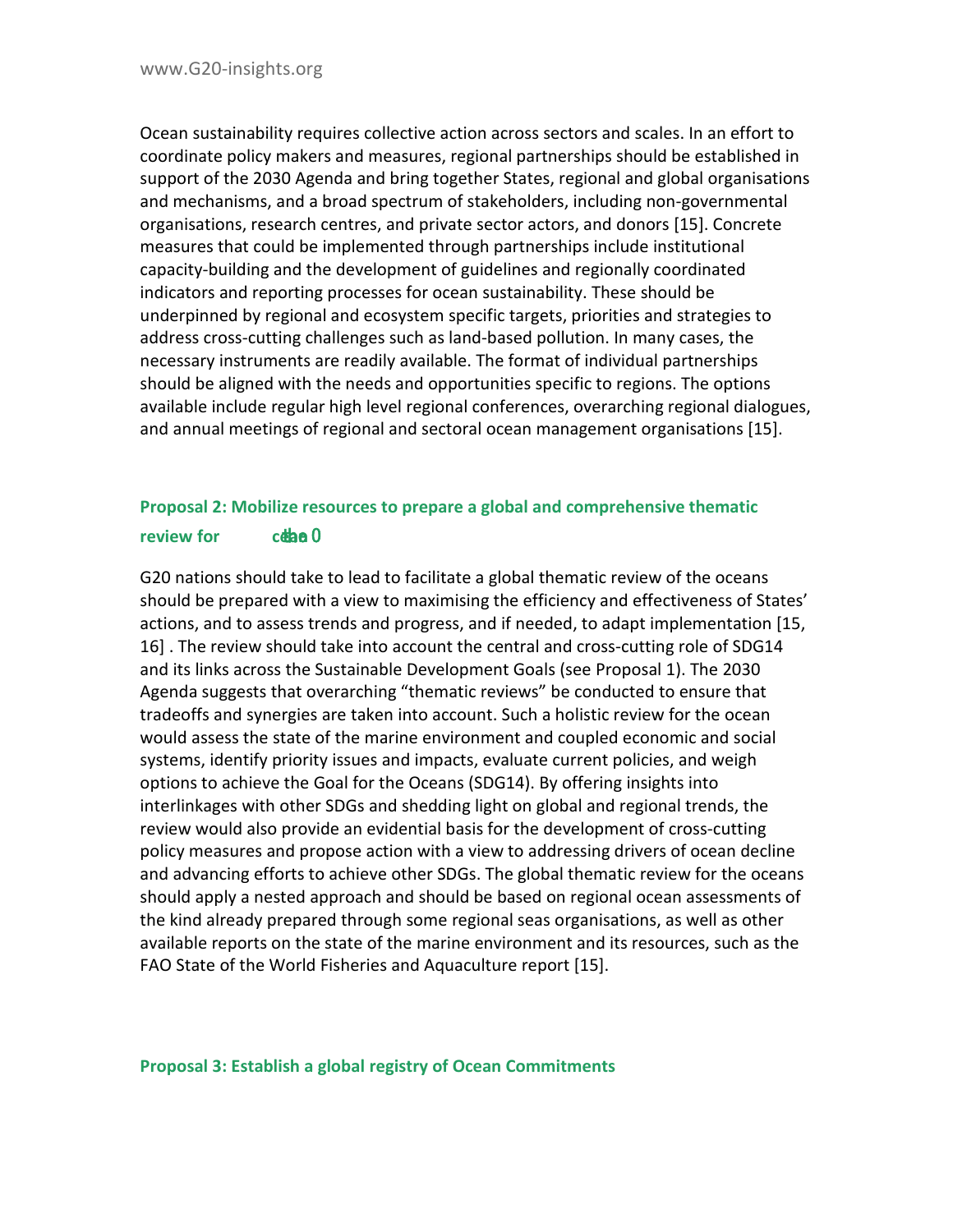The establishment of effective reporting procedures is crucial to achieving the 2030 Agenda for the oceans. G20 nations could support and actively engage in the establishment of a registry of commitments on action for ocean sustainability [15]. Documenting intended actions, the registry would facilitate the development of solutions and the coordination of action in the water and on the ground. Much like the Registry of National Determined Contributions (NDCs) established under the Paris Climate Agreement, the registry would provide a transparent basis for the systematic assessment of actions to implement SDG 14 and inform efforts to ensure the efficacy of activities. Activity reports submitted to the registry would provide a repository of lessons learned and innovative solutions, potentially leading to further cooperation or the development of new partnerships for sustainable development. The "list of voluntary commitments" to be adopted at the United Nations Ocean Conference, 5-9 June 2017 in New York and complementary efforts in the frameworks of the "Our Ocean" Conferences (the next one to be hosted by the EU, 5-6 October 2017 in Malta) should be taken as an initial starting point. The registry should be hosted by an appropriate UN body and be maintained and updated regularly to inform the further follow-up and review process of SDG 14 [10].

### References

1. The content of this policy brief is the responsibility of the authors. We thank for helpful discussions with the members of the task force and specifically for comments by: Ram Upendra Das (Research and Information System for Developing Countries (RIS), India), Rainer Thiele (Institute of the World Economy (IfW), Germany), Manuel Montes (South Centre), Ali Mehdi (ICRIER, India), Nancy Alexander, Heinrich Boell Foundation, USA), Iliana Olivie (Research Institute El Cano, Spain), Mehmet Arda (EDAM, Turkey), Alejandra Kern (Universidad Nacional de San Martín / CARI, Argentina), Gala Diaz Langou (CIPPEC, Argentina), Céline Charveriat and Konar Mutafoglu (IEEP, Belgium).

2. The T20 Task Force on 2030 Agenda for Sustainable Development is co-chaired by Imme Scholz (DIE, Bonn, Germany), Chen Dongxiao (SIIS, Shanghai, China) and Jann Lay (GIGA, Hamburg, Germany). The T20 Task Force on the 2030 Agenda drafted policy briefs on three systemic questions related to the implementation of the 2030 Agenda that underline its innovative features, and that are also in the focus of the G20 when driving forward implementation and specification of the Action Plan: The implementation of the 2030 Agenda in G20 countries, policy coherence and the role of international cooperation. Members of the Task Force are Tony Addison (UNU-WIDER, Finland), Elena Agüero (Club of Madrid, Spain), Nancy Alexander (Heinrich Boell Foundation, USA), Venkatachalam Anbumozhi (Economic Research Institute for ASEAN and East Asia / ERIA,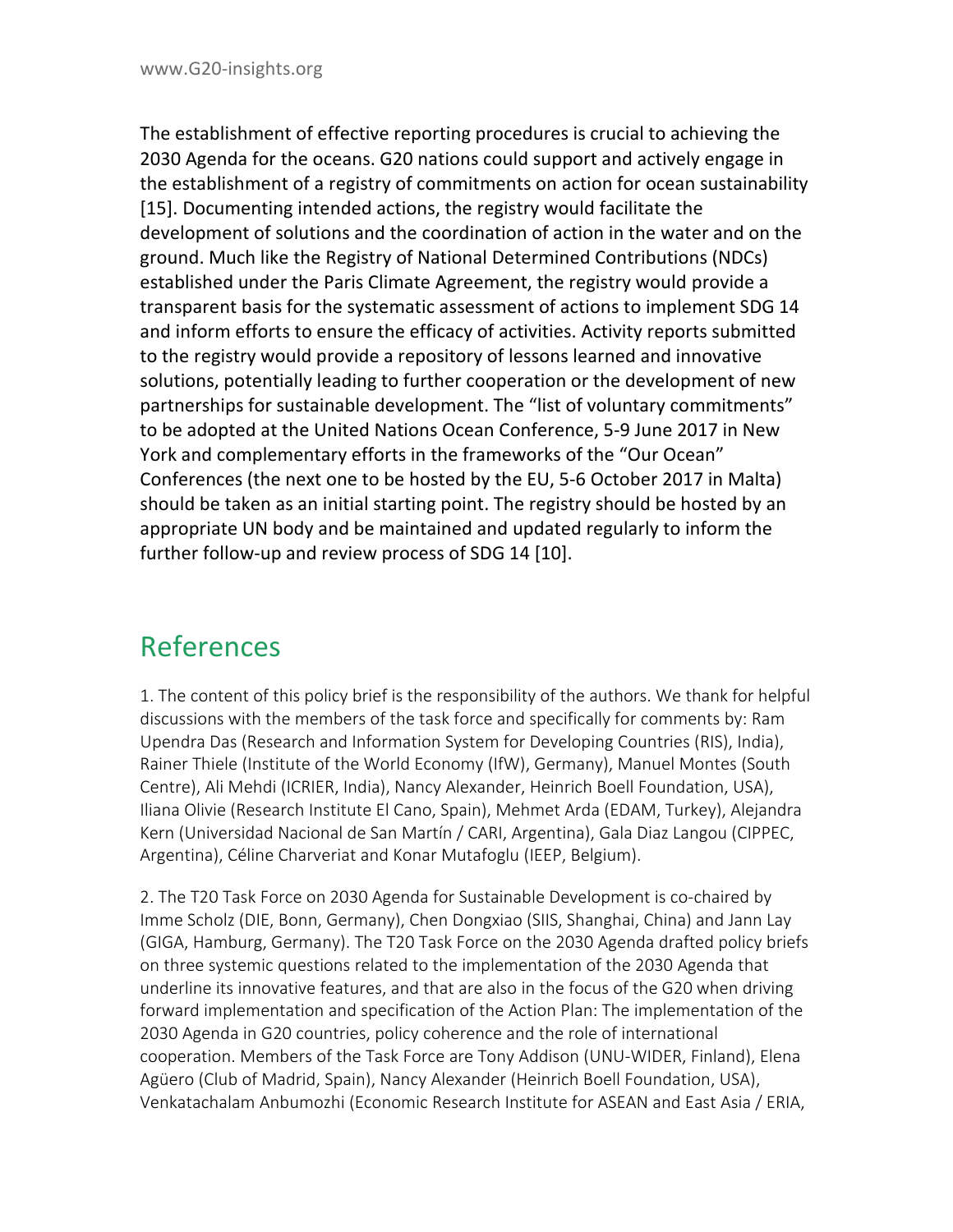Indonesia), Francisco Andrés (Real Instituto Elcano, Spain), Mehmet Arda (EDAM, Turkey), Nils aus dem Moore (Rheinisch-Westfälisches Institut für Wirtschaftsforschung, Germany), Belay Begashaw (SDG Center Africa, Rwanda), Tom Bigg (IIED, United Kingdom), Colin Bradford (Brookings, USA), Clara Brandi (German Development Institute / DIE, Germany), Ingo Bräuer (Potsdam-Institut für Klimafolgenforschung (PIK), Germany), Celine Charveriat (IEEP, Belgium), Andre Coelho (FGV, Brazil), Aart De Geus (Bertelsmann Stiftung, Deutschland), Gala Diaz Langou (CIPPEC, Argentina), Carlos Dominguez (Instituto Mora, Mexico), Matthew Doherty (Sovereign Strategy, UK), Edna Martinez (UNDP Mexico, Mexico), Paulo Esteves (BRICS Policy Center, Brazil), Güven Sak (TEPAV, Turkey), Alejandra Kern (CARI, Argentina), KIM Heungchong (Korea Institute for International Economic (KIEP), Korea), Richard Klein (SEI, Sweden), Daniel Klingenfeld (Potsdam-Institut für Klimafolgenforschung (PIK), Germany), Adolf Kloke-Lesch (SDSN, Gemany), Christian Kroll (Bertelsmann Stiftung, Germany), LI Yuefen (South Centre, Switzerland), Faith Mabera (Institute for Global Dialogue, South Africa), MAO Risheng (IWEP, China), Thomas Mättig (FES, Germany), Ali Mehdi (Indian Council for Research on International Economic Relations (ICRIER), India), Suguru Miyazaki (Kyoto University, Japan), Manuel Montes (South Centre, Philippines), Konar Mutafoglu (IEEP, Belgium), Philani Mthembu (Institute for Global Dialogue, South Africa), Shingirirai Mutanga (Human Sciences Research, South Africa), Archna Negi (Jawarharlal Nehru University, India), Andrew Norton (IIED, United Kingdom), Iliana Olivié (Real Instituto Elcano, Spain), Yulius Purwadi Hermawan (Catholic University Jakarta, Indonesia), Ortwin Renn (IASS, Germany), Sachin Chaturvedi (RIS, India), Jeffrey Sachs (SDSN, USA), Hubert Schillinger (FES, Germany), Guido Schmidt-Traub (SDSN, France), Ole Jacob Sending (NUPI, Norway), Aniket Shah (SDG Center Africa, Africa), Jose Siaba Serrate (CARI, Argentina), Elizabeth Stuart (ODI, United Kingdom), Ulf Sverdrup (Norwegian Institute for International Affairs / NUPI, Norway), Rainer Thiele (IfW, Germany), Ram Upendra (Research and Information System for Developing Countries, India), Rebecka Villanueva Ulfgard (Instituto Mora, Mexico), Martin Visbeck (Geomar, Germany), XU Qiyuan (IWEP, CASS, China), XUE Lan (Tsinghua University, China), YANG Qingqing (Renmin University of China (RDCY), China), YE Jiang (SIIS, China), YU Hongyuan (SIIS, China), ZHANG Haibing (SIIS, China), ZHOU Taidong (DRC, China), ZHU Jiejin (Fudan University, China), and Siphamandla Zondi (Institute for Global Dialogue, South Africa).

3. Shugart-Schmidt, K. L. P., Pike, E. P., Moffitt, R. A., Saccomanno, V. R., Magier, S. A., & Morgan, L. E. (2015). "Sea States G20 2014: How much of the seas are G20 nations really protecting?", *Ocean & Coastal Management*, 115, 25-30. DOI: <http://dx.doi.org/10.1016/j.ocecoaman.2015.05.020>

4. Lubchenco, J. and K. Grorud-Colvert. Making Waves: The Science and Politics of Ocean Protection. Science: 350:382-383 plus Supplemental Materials.

5. Lubchenco, J., A.K. Barner, E.B. Cerny-Chipman, and J.N. Reimer. SDGs need the Earth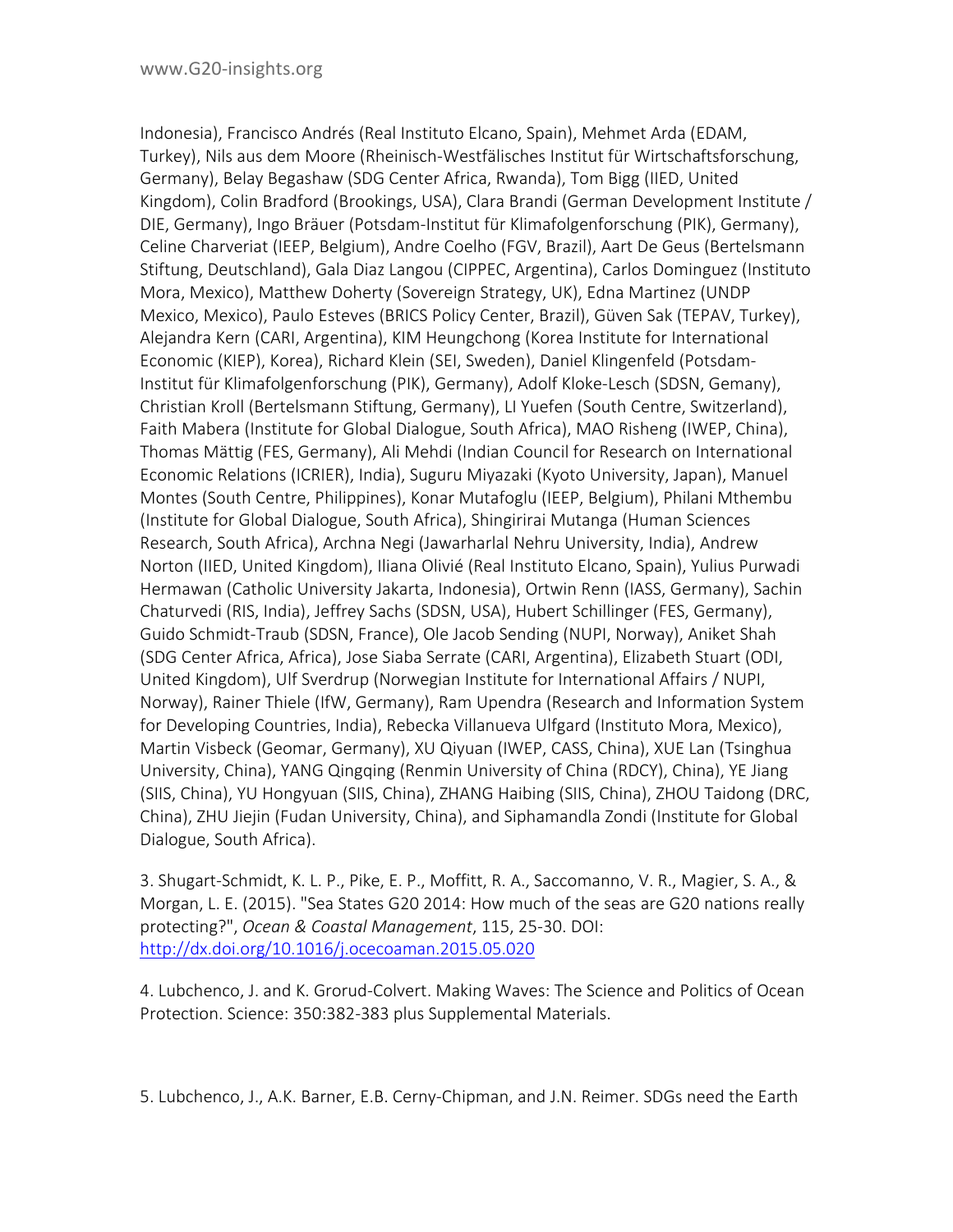Sciences. 2015 Nature Geosciences: 8:741-745.

6. Schmalzbauer B., Visbeck M. (Eds.) 2016. The contribution of science in implementing the Sustainable Development Goals. German Committee Future Earth, Stuttgart/Kiel. ISBN 978-3-9813068-5-9, http://www.dkn-futureearth.org/data/mediapool/2016 report contribution science v8 light final fin.pdf

7. Visbeck, M., Kronfeld-Goharani, U., Neumann, B., Rickels, W., Schmidt, J., van Doorn, E., Matz-Lück, N., Ott, K. and Quaas, M. (2014) Securing Blue Wealth: The Need for a Special Sustainable Development Goal for the Ocean and Coasts, Marine Policy, 48 . pp. 184-191. DOI 10.1016/j.marpol.2014.03.005.

8. Hoegh-Guldberg, O., Beal, D., Chaudhry, T., Elhaj, H., Abdullat, A., Etessy, P., & Smits, M. (2015). Reviving the Oceans Economy: The Case for Action - 2015. Gland, CH: *World Wide Fund for Nature (WWF*). Retrieved from

http://assets.worldwildlife.org/publications/790/files/original/Reviving\_Ocean\_Economy REPORT low res.pdf

9. Golden, J. S., Virdin, J., Nowacek, D., Halpin, P., Bennear, L., & Patil, P. G. (2017). "Making sure the blue economy is green." *Nature – Ecology & Evolution, 1*, Article 17. DOI: 10.1038/s41559-016-0017. Retrieved from [http://www.nature.com/articles/s41559-](http://www.nature.com/articles/s41559-016-0017) [016-0017](http://www.nature.com/articles/s41559-016-0017)

10. Kraemer, R. A., C. Rustomjee, B. Boteler, I. Krüger, G. Martinez, L. Pendleton, T. Pitta e Cunha, M. Herédia, R. Bakshi, R. Bhatia, A. Mathur, M. Visbeck, T. Thiele, D. Russi, P. ten Brink, M. Pantzar, A. Farmer, J. Rochette, S. Vaughan, A.-K. Hornidge, M. K. Orbach, J. Virdin and K. Teleki (2017). "Sustainable Ocean Economy, Innovation and Growth: A G20 Initiative for the 5th Largest Economy in the World." T20 Policy Brief, 15. Retrieved from G20 Insights website: http://www.g20-insights.org/policy\_briefs/sustainable-oceaneconomy-innovation-growth-g20-initiative-7th-largest-economy-world/

11. From Decline to Recovery, A Rescue Package for the Global Ocean, The Global Ocean Commission, (2015) [http://www.some.ox.ac.uk/wp](http://www.some.ox.ac.uk/wp-content/uploads/2016/03/GOC_report_2015.July_2.pdf)[content/uploads/2016/03/GOC\\_report\\_2015.July\\_2.pdf](http://www.some.ox.ac.uk/wp-content/uploads/2016/03/GOC_report_2015.July_2.pdf)

12. Lu, Y., Nakicenovic, N., Visbeck, M. and Stevance, A. S. (2015) Policy: Five priorities for the UN Sustainable Development Goals - Comment Nature, 520 (7548). pp. 432-433. DOI 10.1038/520432a.

13. Nilsson, M., Griggs, D. und Visbeck, M. (2016) Policy: Map the interactions between Sustainable Development Goals Nature, 534 (7607). pp. 320-322. DOI 10.1038/534320a.

14. Schmidt, S., Neumann, B., Waweru, Y., Durussel, C., Unger, S., Visbeck, M. (2017): Conserve and sustainably use the oceans, seas and marine resources for sustainable development: Key interactions with other goals. In: International Council for Science